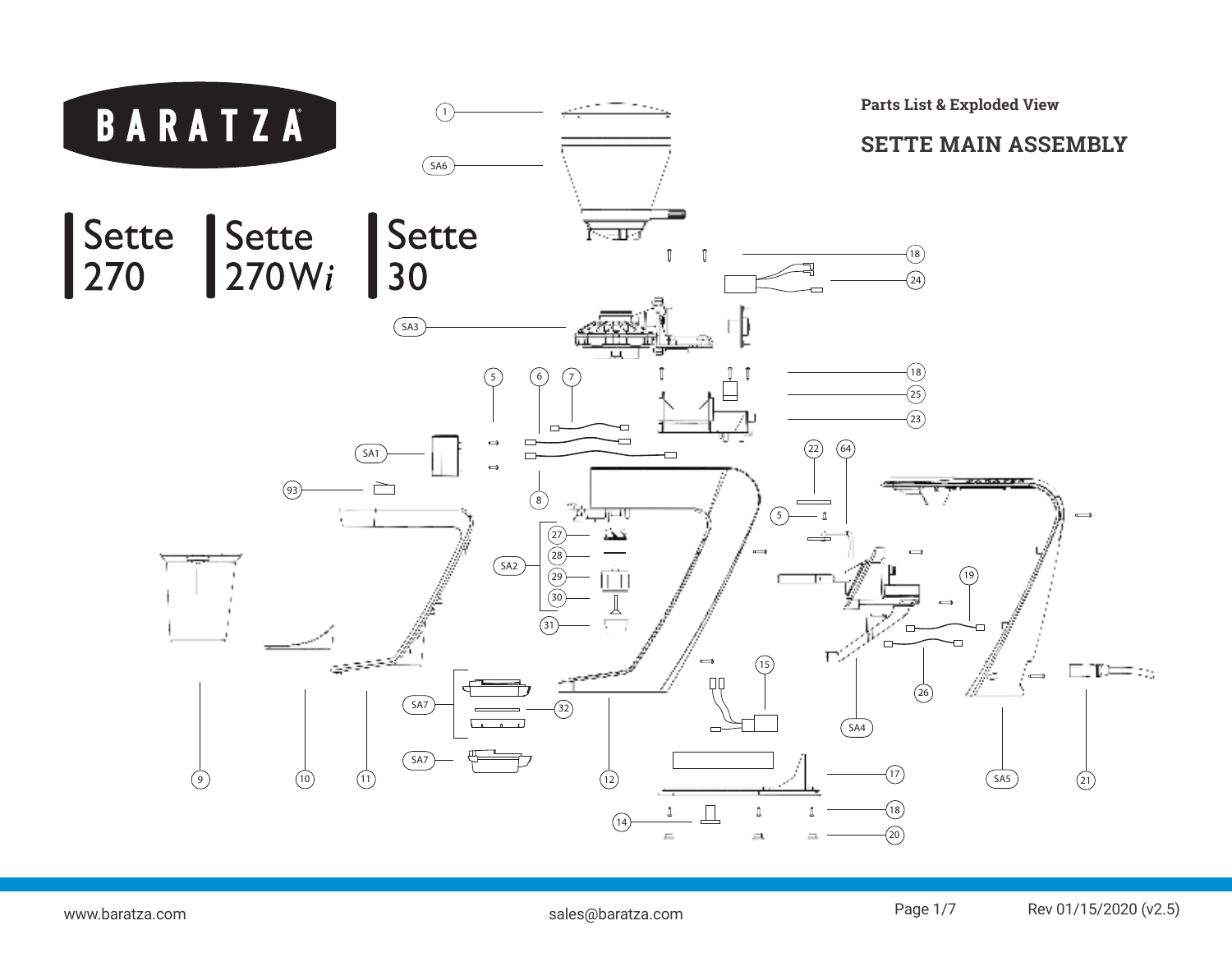## **270, 270W***i* **& 30 MAIN ASSEMBLY**

| Item#           | Part#        | <b>Part Description</b>                                            | <b>Total Used</b> |
|-----------------|--------------|--------------------------------------------------------------------|-------------------|
| 1               | 1010*        | Hopper Lid Clear                                                   | 1                 |
| SA <sub>6</sub> | S012*        | Sette 270/270Wi Hopper Assembly<br>(w/ Metal Shut Off Handle)      | 1                 |
| SA <sub>6</sub> | S014         | Sette 30 Hopper Assembly<br>(w/ Plastic Shut Off Handle)           | $\mathbf{1}$      |
| SA <sub>3</sub> | S056*        | Sette Gear Box/Motor/Ring Burr Assy<br>(110V)                      | 1                 |
| SA <sub>3</sub> | S057*        | Sette Gear Box/Motor/Ring Burr Assy<br>(220V)                      | $\mathbf{1}$      |
| SA1             | S075*        | Display Assembly Sette 270                                         | $\mathbf{1}$      |
| SA <sub>1</sub> | S077*        | Display Assembly Sette 30                                          | 1                 |
| SA1             | S078*        | Display Assembly Sette 270Wi                                       | 1                 |
| 5               | <b>FS533</b> | M3x12 Thread Rolling Screw                                         | 8                 |
| 6               | S097         | Wire from Display to Power Board<br>(Black, Red, Blue, White)      | 1                 |
| $\overline{7}$  | S098         | Wire from Microswitches to Power Board<br>(Black, White, Brown)    | 1                 |
| 8               | S102         | Ground Wire from Display to Ballast<br>(270Wi ONLY)                | 1                 |
| 8               | S103         | Molex Ground Wire from Display to<br>Ballast (Sette 30 & 270 ONLY) | $\mathbf{1}$      |
| 9               | S160*        | Sette Grounds Bin                                                  | 1                 |
| 10              | S161*        | <b>Sette Dust Tray</b>                                             | 1                 |
| 11              | S036         | Front Case (Silver)                                                | 1                 |
| 12              | S023         | Sette Chassis (International Only)                                 | 1                 |

| 12              | S024    | Sette Chassis V0 (US/Canada Only)                                           | 1              |
|-----------------|---------|-----------------------------------------------------------------------------|----------------|
| 27              | S071    | Sette S1 Cone Burr                                                          | 1              |
| 27              | S072    | Sette S2 Cone Burr                                                          | 1              |
| 28              | S904*   | 0.3mm Cone Burr Shim (If Installed)                                         | 1              |
| 29              | S520*   | Sette Cone Burr Holder (Standard 6 Fin)                                     | 1              |
| 29              | S584    | Sette Cone Burr Holder (3 Fin)                                              | 1              |
| 30              | FS521*  | M8 1.25x30 Countersunk Machine Screw                                        | 1              |
| SA <sub>2</sub> | S068*   | Sette S1 Cone Burr w/Burr Holder &<br>Screw Assy (S520, FS521, S071)        | 1              |
| SA <sub>2</sub> | S067*   | Sette S2 Cone Burr w/Burr Holder &<br>Screw Assy (S520, FS521, S072, S904)  | 1              |
| 31              | $S522*$ | Sette Nozzle                                                                | 1              |
| SA7             | S070*   | Adjustment Assembly Sette 30                                                | 1              |
| SA7             | S069*   | Adjustment Assembly Sette 270 & 270Wi                                       | 1              |
| 32              | S582**  | Felt for Sette 270 270Wi Adjustment<br>Ring 7.5mm ("Felt Noodle")           | 1              |
| 14              | F6122   | M6-1.25x8 Machine Screw                                                     | $\overline{2}$ |
| 15              | S099    | Power Cord Plug Connector                                                   | 1              |
| SA4             | S351    | Sette 270 Convertible Device Holder                                         | 1              |
| SA4             | S085    | Sette 270Wi Convertible Device Holder<br>& Load Cell Assy (w/Circuit Board) | 1              |
| <b>NS</b>       | S585*   | Sette 30 Arm 90° (Right & Left)                                             | 1              |
| <b>NS</b>       | S587    | Sette 30 Arm Bracket 90° Adjust                                             | 1              |
| 17              | S321    | <b>Sette Base</b>                                                           | 1              |
| 18              | F6121   | M6-1.25x8 Machine Screw                                                     | 4              |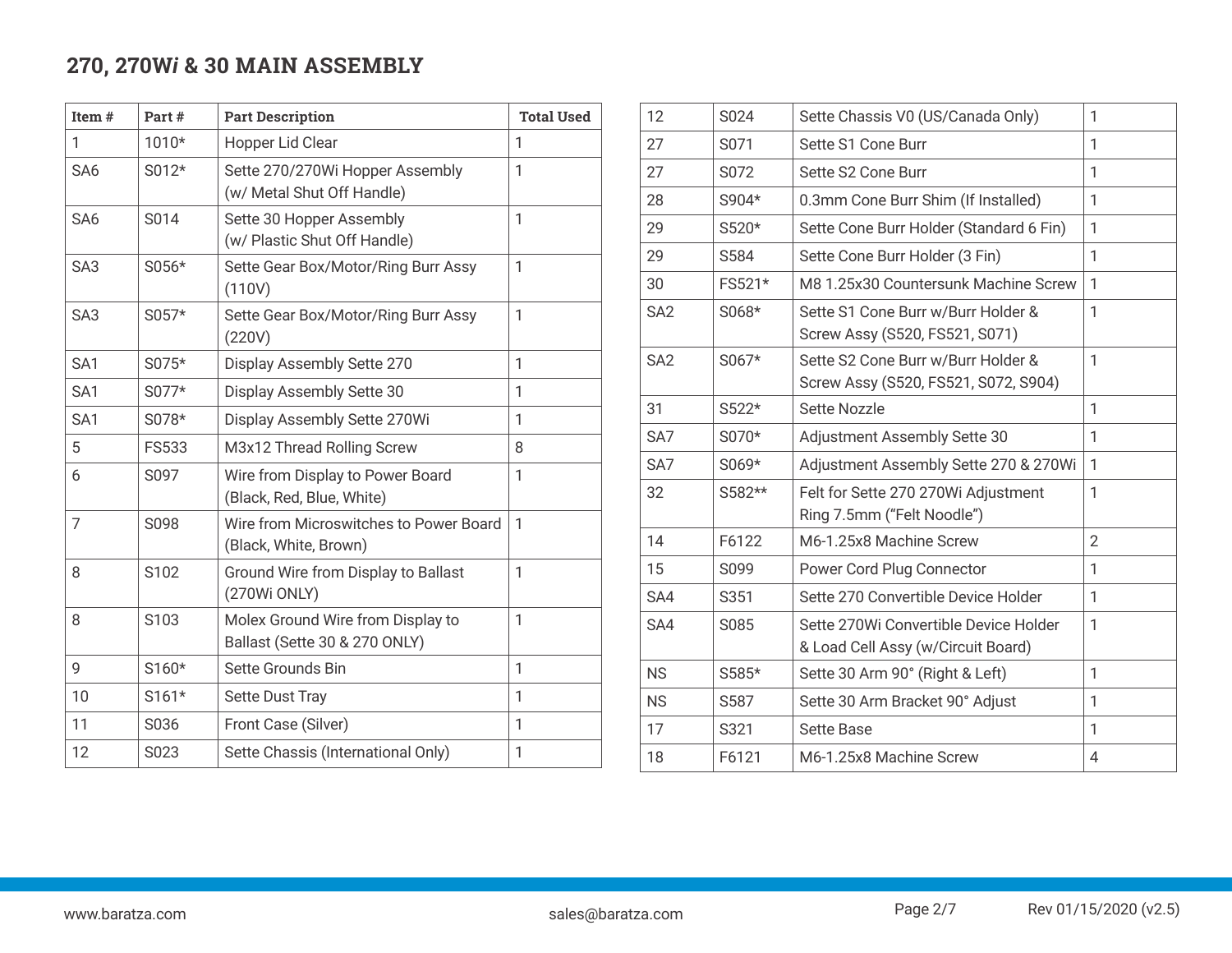## **270, 270W***i* **& 30 MAIN ASSEMBLY**

| Item#           | Part#  | <b>Part Description</b>                                           | <b>Total Used</b> |                | 24        | S028                                | Sette Cable/Capacitor Assy - Motor to                                  |
|-----------------|--------|-------------------------------------------------------------------|-------------------|----------------|-----------|-------------------------------------|------------------------------------------------------------------------|
| 19              | S101   | Load cell to Ballast Ground Wire (Short)<br>(270Wi only)          |                   |                | 24        | S029                                | <b>PCB (110V)</b><br>Sette Cable/Capacitor Assy - Motor to             |
| 20              | 6049** | <b>Rubber Foot</b>                                                | 5                 |                |           |                                     | PCB (230V)                                                             |
| SA <sub>5</sub> | S035*  | Top/Back Case (Black)                                             | 1                 |                | 25        | S589                                | <b>Sette Capacitor Bracket</b>                                         |
|                 |        | (International Only)                                              |                   |                | 26        | S100*                               | Wire from Load Cell Board to Power                                     |
| SA <sub>5</sub> | S712*  | Top/Back Case (Black)                                             |                   |                |           |                                     | Board (270Wi ONLY)                                                     |
|                 |        | (US/Canada Only)                                                  |                   |                | <b>NS</b> | S605                                | Sette 270Wi Load Cell (w/Acaia PCB)                                    |
| 21              | S300*  | <b>Standard Power Cord</b>                                        |                   |                |           |                                     | (Part of S085)                                                         |
| 21              | S301*  | Euro Power Cord (Plug F)                                          | 1                 |                | 93        | S032*                               | Micro Switch Long Foot (Not Shown)                                     |
| 21              | S302*  | Power Cord UK (G)                                                 |                   |                | 64        | S548                                | Portafilter Hook (Normal) (Stock Part)                                 |
| 21              | S303*  | Power Cord (I)                                                    |                   |                | 64        | S583                                | Sette Porta Holder Hook (Long) - For<br>small portafilters (Accessory) |
| 21              | S304*  | Power Cord Japan (JET)                                            |                   |                |           |                                     |                                                                        |
| 21              | S305*  | Power Cord (L)                                                    |                   |                | <b>NS</b> | S063**                              | Fuse 110 Volt (T3.15A)                                                 |
| 21              | S306*  | Power Cord (M)                                                    |                   |                | <b>NS</b> | S064**                              | Fuse 230 Volt (T2.0A)                                                  |
| 21              | S307*  | Power Cord (N)                                                    |                   |                | <b>NS</b> | S570*                               | Arm Sleeve Right                                                       |
| 21              | S308*  | Power Cord Korea                                                  | 1                 |                | <b>NS</b> | S571*                               | Arm Sleeve Left                                                        |
|                 |        |                                                                   |                   |                |           | ** Frequently needed service parts  |                                                                        |
| 22              | S060*  | Sette Power Board (110V)(Sette 30, 270,<br>270W, 270Wi)           |                   |                |           | * Occasionally needed service parts |                                                                        |
| 22              | S061*  | Sette Power Board (230V) (Sette 30,<br>270, 270W)                 | $\mathbf{1}$      | NS (Not Shown) |           |                                     |                                                                        |
| 22              | S062*  | Sette Power Board (230V) Sette 270Wi<br><b>International ONLY</b> | $\mathbf{1}$      |                |           |                                     |                                                                        |
| 23              | S091   | Sette Power Board Mounting Bracket<br>(Not For Sale)              | 1                 |                |           |                                     |                                                                        |

| 24        | S <sub>0</sub> 28 | Sette Cable/Capacitor Assy - Motor to<br><b>PCB (110V)</b>             | 1 |
|-----------|-------------------|------------------------------------------------------------------------|---|
| 24        | S <sub>0</sub> 29 | Sette Cable/Capacitor Assy - Motor to<br>PCB (230V)                    | 1 |
| 25        | S <sub>589</sub>  | Sette Capacitor Bracket                                                | 1 |
| 26        | S100*             | Wire from Load Cell Board to Power<br>Board (270Wi ONLY)               | 1 |
| <b>NS</b> | S605              | Sette 270Wi Load Cell (w/Acaia PCB)<br>(Part of S085)                  | 1 |
| 93        | $S032*$           | Micro Switch Long Foot (Not Shown)                                     | 1 |
| 64        | S <sub>548</sub>  | Portafilter Hook (Normal) (Stock Part)                                 | 1 |
| 64        | S <sub>583</sub>  | Sette Porta Holder Hook (Long) - For<br>small portafilters (Accessory) | 1 |
| <b>NS</b> | $S063**$          | Fuse 110 Volt (T3.15A)                                                 | 1 |
| <b>NS</b> | S064**            | Fuse 230 Volt (T2.0A)                                                  | 1 |
| <b>NS</b> | S570*             | Arm Sleeve Right                                                       | 1 |
| <b>NS</b> | S571*             | Arm Sleeve Left                                                        | 1 |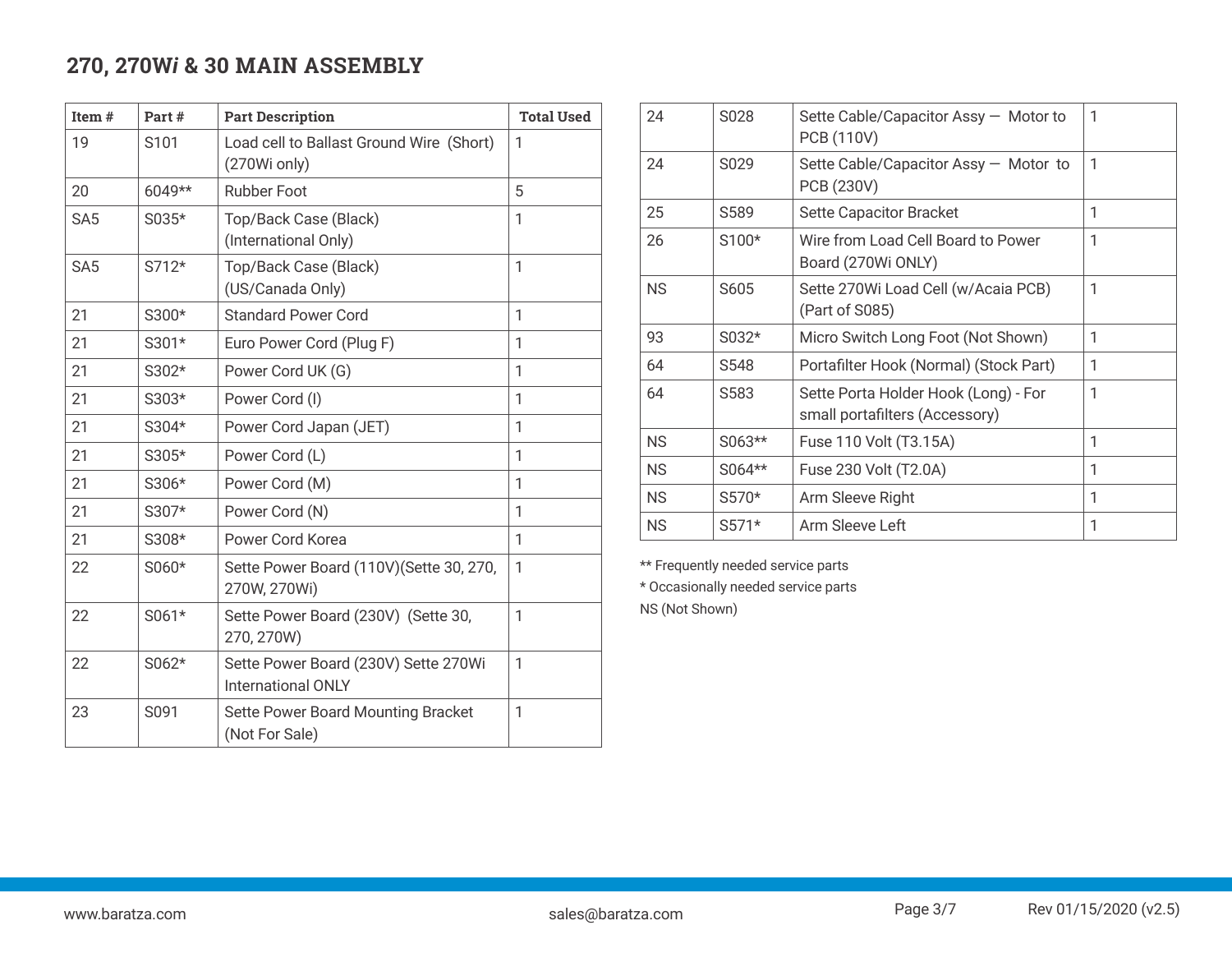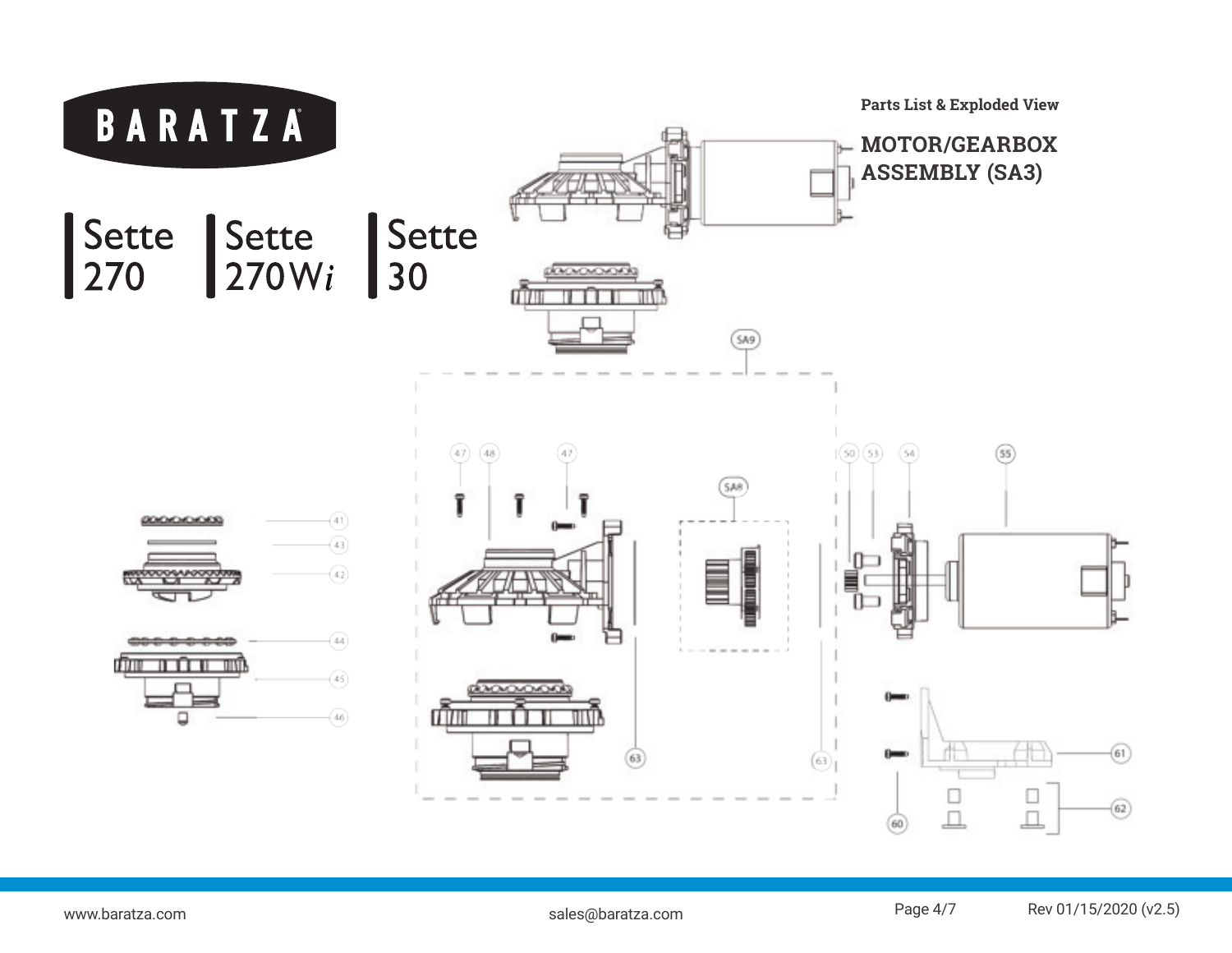## **270, 270W***i* **& 30 MOTOR/GEARBOX ASSEMBLY (SA3)**

| Item#           | Part#            | <b>Part Description</b>                                                                                          | <b>Total Used</b> |
|-----------------|------------------|------------------------------------------------------------------------------------------------------------------|-------------------|
| SA3A            | $S056*$          | Sette Gear Box/Motor/Ring Burr Assy<br>(110V)                                                                    | 1                 |
| SA3B            | $S057*$          | Sette Gear Box/Motor/Ring Burr Assy<br>(220V)                                                                    | 1                 |
| SA <sub>9</sub> | S913*            | Sette Gearbox Kit (S527, S528, S529,<br>S530, S531, FS533, 1354, S713, S914,<br>S581, S532) (Part of S056/ S057) | 1                 |
| 41              | $S527 \pm$       | Top Ball Cage (With Steel Balls)                                                                                 | 1                 |
| 42              | S <sub>528</sub> | Crown Gear W/Ring Burr                                                                                           | 1                 |
| 43              | S529 ±           | Felt Gasket (For Installation into the<br>Crown Gear, All Models)                                                | 1                 |
| 44              | S530 ‡           | Bottom Ball Cage (With Steel Balls)                                                                              | 1                 |
| 45              | S531 ‡           | <b>Bottom Gear Box Case</b>                                                                                      | 1                 |
| 46              | 1354*            | Detent Ball                                                                                                      | $\overline{2}$    |
| 47              | <b>FS533</b>     | M3x12 Thread Rolling Screw                                                                                       | 8                 |
| 48              | S532 ‡           | <b>Top Gear Box Case</b>                                                                                         | 1                 |
| 50              | $N/A \ddagger$   | Sun Gear (Comes With Motor)                                                                                      | 1                 |
| 53              | F6189 ‡          | M5x12 Machine Screw (4)                                                                                          | 4                 |
| 54              | S537 ‡           | <b>Sette Motor Mounting Plate</b>                                                                                | 1                 |
| 55A             | S538             | Motor Dct-M-004-D (DJ 100-120V)<br>w/ Sun Gear (Part Of S056)                                                    | 1                 |

| 55B             | S <sub>539</sub>  | Motor Dct-M-005-D (DJ 200-240V)<br>w/ Sun Gear (Part Of S057) |   |
|-----------------|-------------------|---------------------------------------------------------------|---|
| SA <sub>8</sub> | S <sub>581</sub>  | <b>Planet Carrier Assembly</b>                                |   |
| 63              | S713              | Washer 0.25 id, 0.40 od, 0.10mm Thick<br>(Used in S913)       | 2 |
| 60              | F8029 ‡           | M3x12 Machine Screw (4)                                       | 4 |
| 61              | $S544 \downarrow$ | <b>Gear Box Mounting Plate</b>                                |   |
| 62              | 6105              | <b>Grommet Sleeve Assembly</b>                                |   |

\*\* Frequently needed service parts

\* Occasionally needed service parts

‡ Not Sold Separately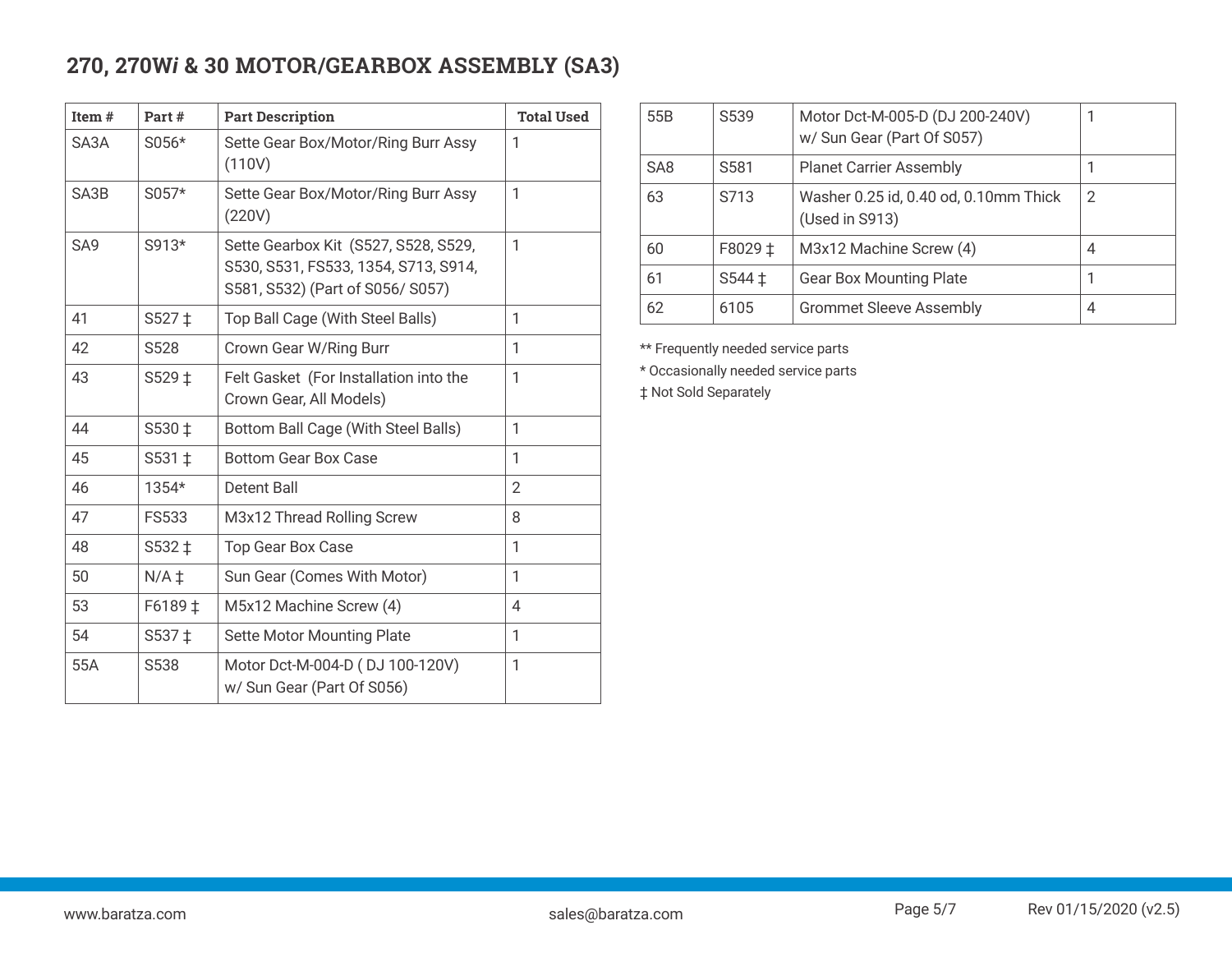